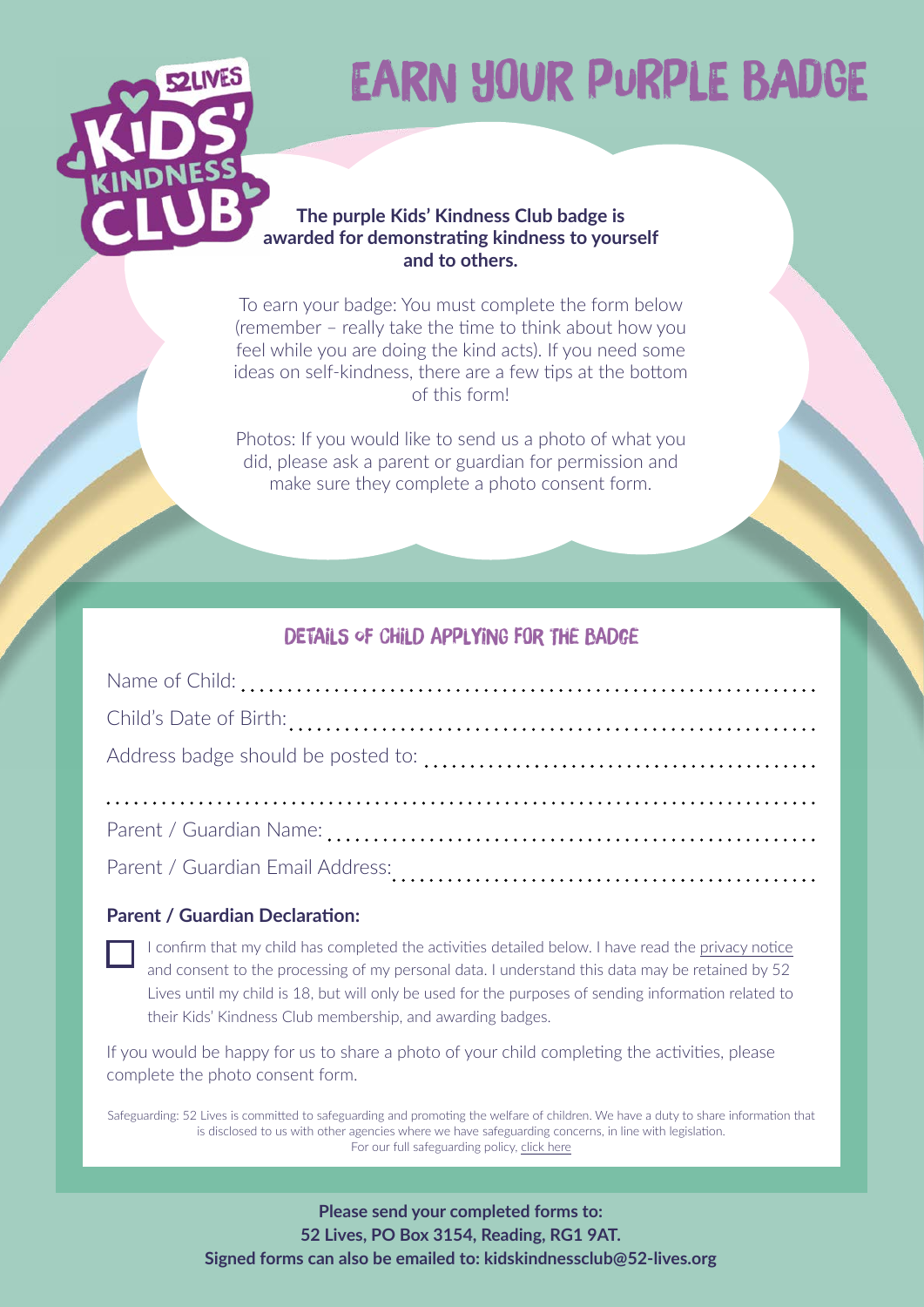## 5 kind things (for other people)

**The first step in earning your Purple Kindness Badge is to do 5 kind things for other people. It might be helping to tidy up without being asked, giving someone a nice compliment, or inviting someone to play with you...whatever you do, tell us all about it below! (You can also draw a picture of one of the things you did in the space below if you wish.)**

| 1. |  |  |
|----|--|--|
|    |  |  |
|    |  |  |
| 2. |  |  |
|    |  |  |
|    |  |  |
|    |  |  |
| 3. |  |  |
|    |  |  |
|    |  |  |
|    |  |  |
| 4. |  |  |
|    |  |  |
|    |  |  |
|    |  |  |
| 5. |  |  |
|    |  |  |
|    |  |  |
|    |  |  |

*You can draw your picture here...*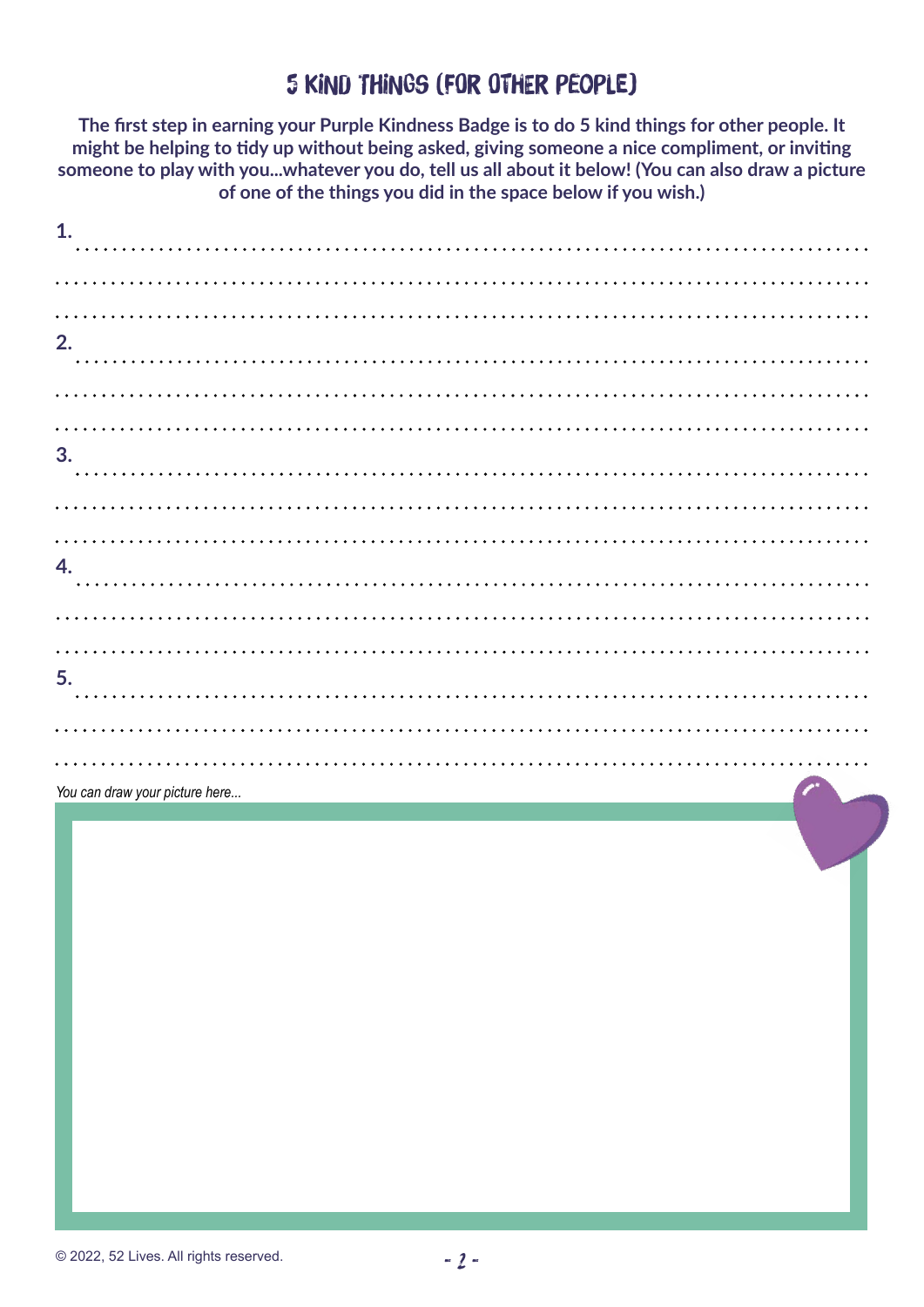. . . . . . . . . . . . . . . . . 

## HOW DO YOU THINK THE PEOPLE YOU WERE BEING KIND TO FELT?

# 5 kind things (for YOU)

**The final step in earning your Purple Kindness Badge is to do 5 things to be kind to YOURSELF. It might be getting outside in the fresh air, writing down some things that you love about yourself, getting a good night's sleep, or doing a kindness meditation...whatever you do, we can't wait to hear all about it!** 

| 1. |           |                 |  |  |  |  |  |  |  |  |  |  |  |  |  |
|----|-----------|-----------------|--|--|--|--|--|--|--|--|--|--|--|--|--|
|    |           |                 |  |  |  |  |  |  |  |  |  |  |  |  |  |
|    |           |                 |  |  |  |  |  |  |  |  |  |  |  |  |  |
|    |           |                 |  |  |  |  |  |  |  |  |  |  |  |  |  |
| 2. |           |                 |  |  |  |  |  |  |  |  |  |  |  |  |  |
|    |           |                 |  |  |  |  |  |  |  |  |  |  |  |  |  |
|    |           |                 |  |  |  |  |  |  |  |  |  |  |  |  |  |
|    |           |                 |  |  |  |  |  |  |  |  |  |  |  |  |  |
| 3. |           |                 |  |  |  |  |  |  |  |  |  |  |  |  |  |
|    |           |                 |  |  |  |  |  |  |  |  |  |  |  |  |  |
|    |           |                 |  |  |  |  |  |  |  |  |  |  |  |  |  |
| 4. |           |                 |  |  |  |  |  |  |  |  |  |  |  |  |  |
|    |           |                 |  |  |  |  |  |  |  |  |  |  |  |  |  |
|    |           |                 |  |  |  |  |  |  |  |  |  |  |  |  |  |
|    |           |                 |  |  |  |  |  |  |  |  |  |  |  |  |  |
| 5. |           |                 |  |  |  |  |  |  |  |  |  |  |  |  |  |
|    |           |                 |  |  |  |  |  |  |  |  |  |  |  |  |  |
|    |           |                 |  |  |  |  |  |  |  |  |  |  |  |  |  |
|    |           |                 |  |  |  |  |  |  |  |  |  |  |  |  |  |
|    | 0.0000000 | <b>ALCOHOL:</b> |  |  |  |  |  |  |  |  |  |  |  |  |  |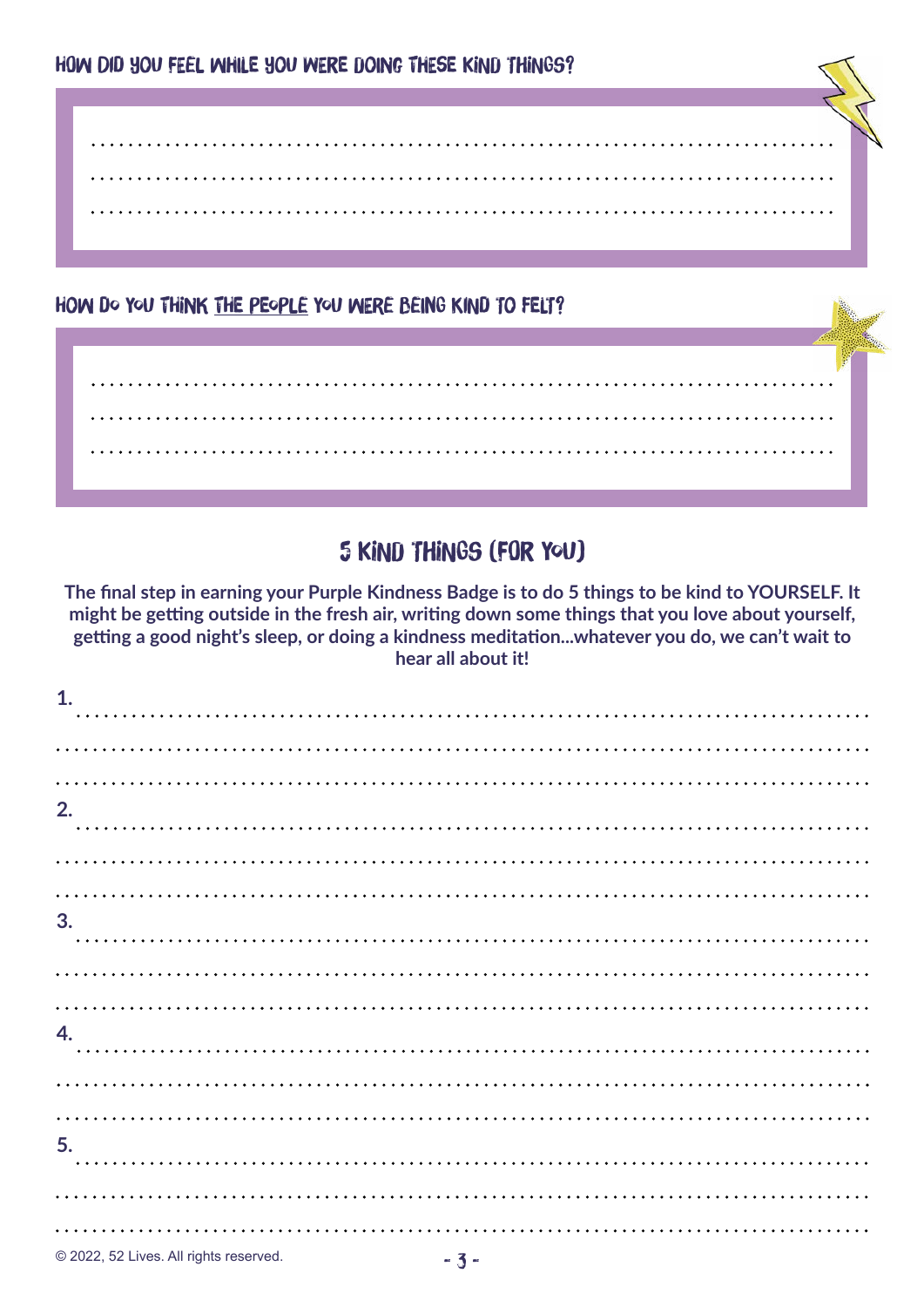*You can draw your picture here...*

How did you feel while you were doing these kind things?

WELL DONE! YOU HAVE HELPED TO MAKE the world a kinder place, and also improved your own well-being at the same time.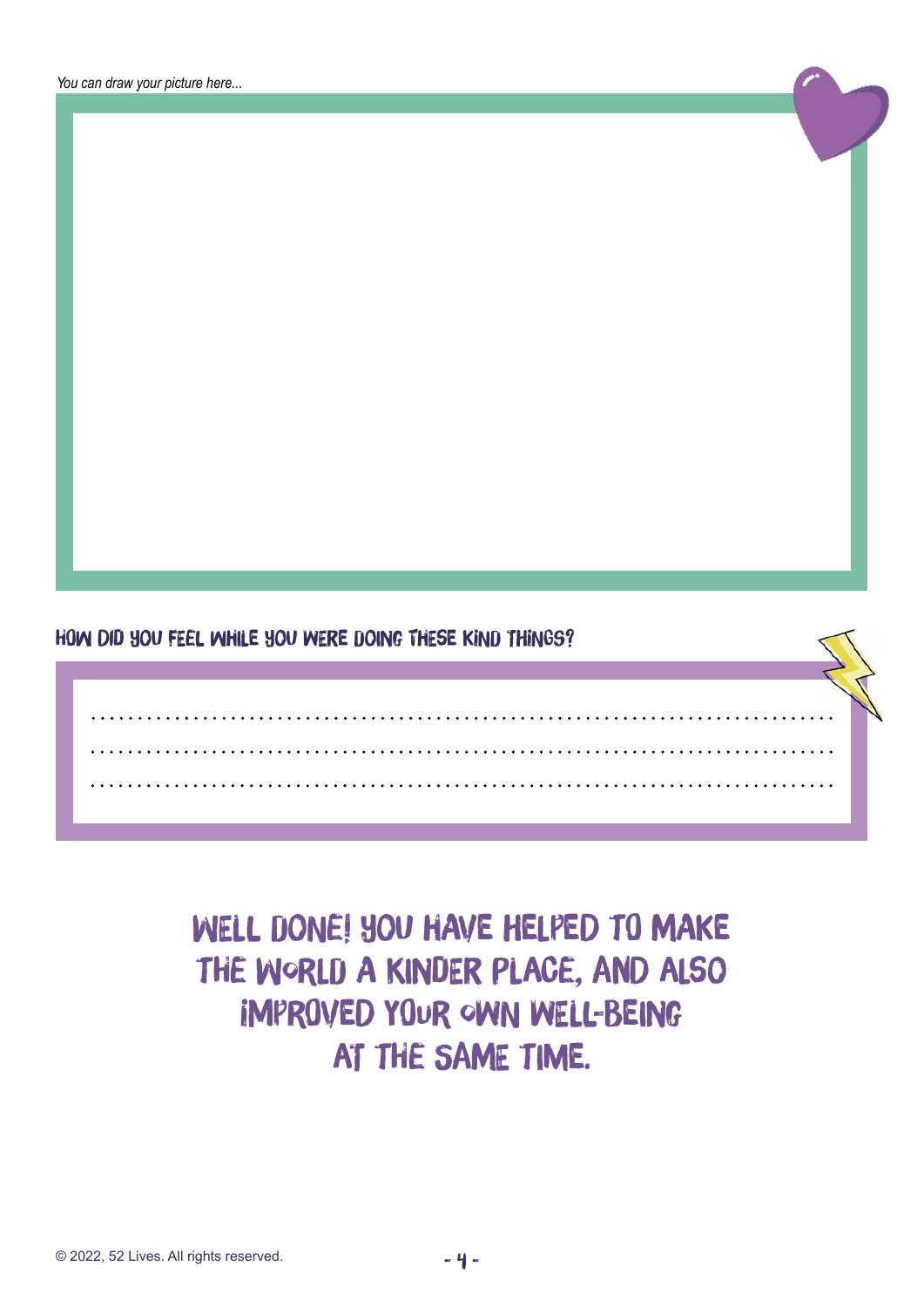

**When we think about being kind, we often think about helping others. But being kind to ourselves is just as important. When we're kind to ourselves, it helps us to feel happier, and when we're happier, we're more likely to be kind to others. So by being kind to yourself, it's actually helping everyone!** 

> **Some ways to be kind to yourself (these are just a few ideas...see if you can come up with some as well).**

*Have a good night's sleep.*

*Spend some time doing something you enjoy.*

*Look after yourself by eating some healthy food and doing some exercise to stay fit and strong.*

*Make a list of five things you love about yourself.*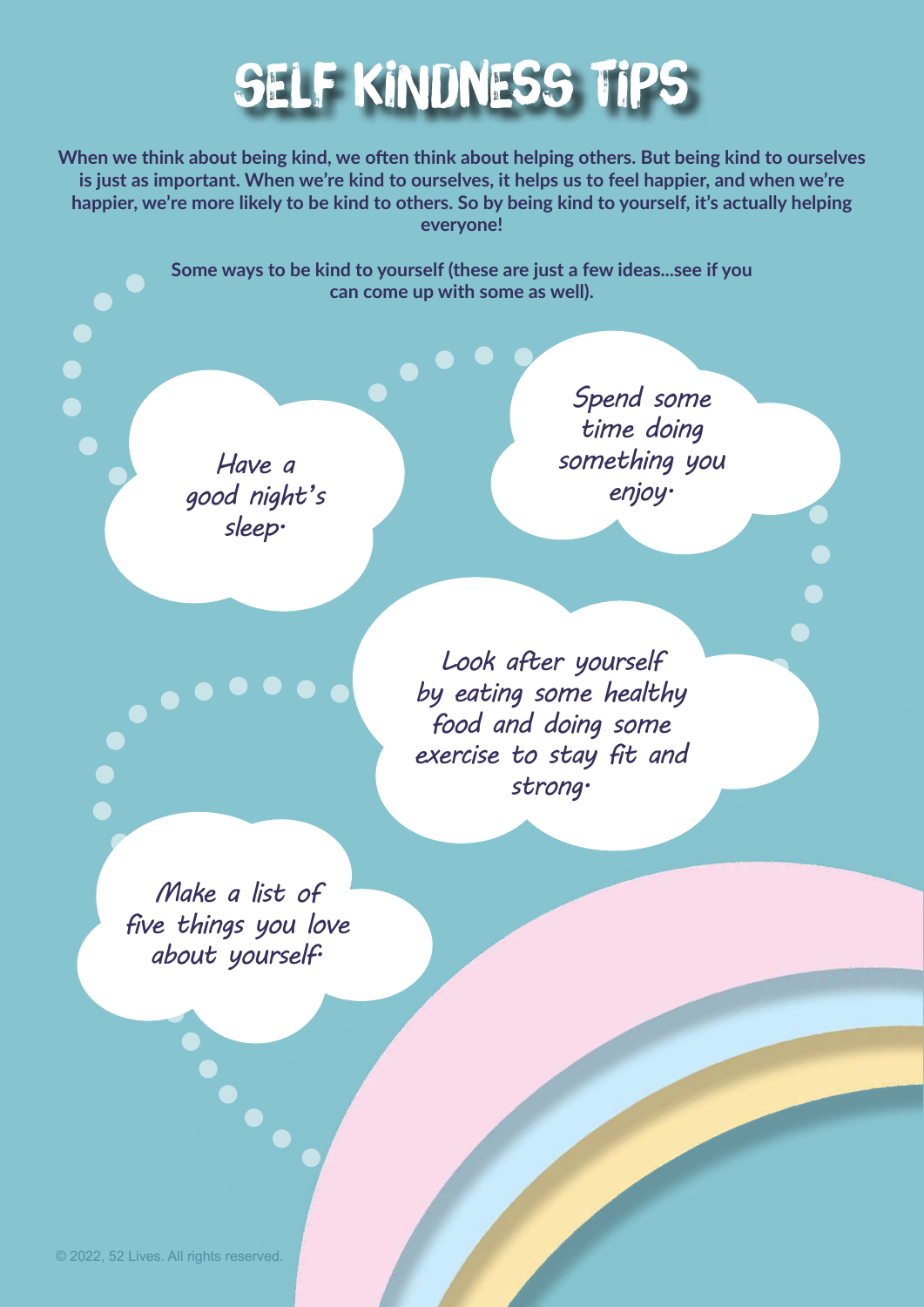

#### **WHY DO WE USE IMAGES / VIDEOS?**

**At 52 Lives, we share images / videos to share stories of what children in our Kids' Kindness Club are doing, and to help promote our work.**

#### **HOW WILL PHOTOS / VIDEOS BE USED?**

**Images / video may be published on any of the 52 Lives websites, social media pages, and email newsletters. They may also be used in other ways, such as marketing materials or display materials, or in the media. They will not be used for any other purpose, and we will only identify children (e.g. by using their name) if you have given specific permission for us to do so below.**

#### **HOW LONG DOES CONSENT LAST?**

**Consent continues with no time limit. However, you can withdraw your consent at any time (see below). We cannot usually withdraw images that have already been published in printed or display materials.**

#### **WHO SHOULD GIVE CONSENT?**

**The child's parent/legal guardian must sign the form. While the law doesn't necessarily require consent from children, 52 Lives likes to include children and young people in the decision-making process to ensure that their views are respected (where a child has sufficient understanding of the consent process and its implications). So we have included a section for the child to sign alongside their parent / guardian.**

**For people over 18 – Every adult in the photo must sign the consent form. For people over 18 who do not understand the consent process, a parent or legal guardian can sign the consent form.**

#### **IS A PHOTO / VIDEO / AUDIO REQUIRED IN ORDER FOR US TO APPLY FOR A BADGE?**

**No. In some cases, the people we help choose not to have their image / video / audio shown publicly. If you would prefer us not to share an image / video / audio of you, then please do not send us an image / video / audio and do not sign this form.**

#### **HOW ARE THE IMAGES / VIDEOS STORED?**

**They are stored in a password-protected folder and we restrict access to this folder to only those who require it for their work.**

#### **HOW DO I WITHDRAW CONSENT?**

**You can withdraw consent at any time by emailing [admin@52-lives.org.](mailto:admin%4052-lives.org?subject=Photo%20/%20Video%20Consent) We may not be able to withdraw photos / videos that have already been published in printed or display materials.**

**Copyright – The copyright remains with the person who took the photograph / video. ---------**

**By completing this form, you confirm that you give us permission to use the photo/s you provided to us,**